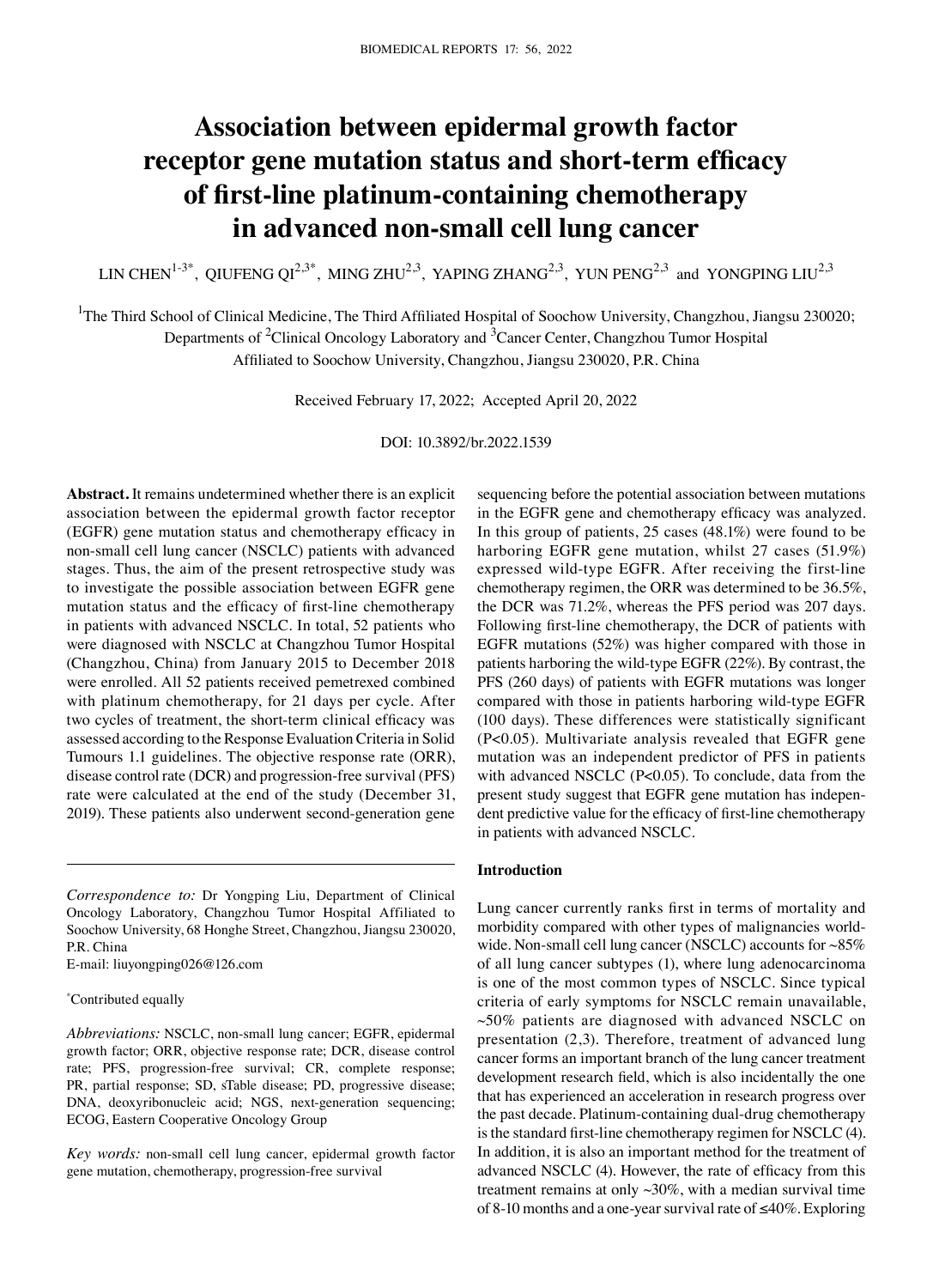novel biomarkers that can be used to predict the sensitivity of patients with NSCLC to chemotherapy is therefore currently a topic of intense research.

Epidermal growth factor receptor (EGFR) is an important driver of lung adenocarcinoma. Mutations in the EGFR gene is one of the main predictors of the efficacy of EGFR tyrosine kinase inhibitors (EGFR‑TKIs). For advanced or unresecTable lung adenocarcinoma, EGFR gene status detection has become an important parameter for the selection of clinical treatment options (5‑9). Previous studies have found that the EGFR gene status can also influence the efficacy of chemotherapy in patients with lung adenocarcinoma. However, the accuracy of its predictive power remains controversial. A number of studies have previously reported that patients harboring EGFR gene mutations can benefit more from chemotherapy compared with those harboring wild-type EGFR in advanced stages. In addition, the Individualized Plan for Academic Success System (IPASS) subgroup analysis revealed that patients with NSCLC harboring EGFR mutations are more likely to benefit from paclitaxel combined with carboplatin chemotherapy compared with patients with wild-type EGFR in the Asian and non-smoking lung adenocarcinoma subgroups (10). Yang *et al* (11) and Hotta *et al* (12) also previously revealed the survival benefits of EGFR gene mutations for patients with NSCLC. However, several previous clinical studies have reached different conclusions. Okamoto *et al* (13) and Qin *et al* (14) observed that there was no significant difference in the efficacy of chemotherapy between patients with advanced lung adenocarcinoma harboring EGFR gene mutations and those with wild-type EGFR. Similarly, Zhang *et al* (15) reported that EGFR muta‑ tions did not confer survival benefits to patients with NSCLC following a meta‑analysis (15). By contrast, Zhu *et al* (16) and as well as other studies (17,18) determined that the survival time of patients with NSCLC containing wild-type EGFR may be longer compared with that in patients with EGFR mutations. Therefore, it remains unknown whether there is an association between the EGFR gene mutation status and chemotherapy efficacy, or whether EGFR mutations can confer chemotherapy efficiency and thereby prolong patient survival time. At present, since ambiguities in the currently available findings remain, additional evidence‑based analysis is required.

Therefore, the present study statistically analyzed the clinical efficacy of first‑line chemotherapy and its association with the EGFR gene mutation status in patients with advanced lung adenocarcinoma. The aim was to provide a theoretical basis for optimizing the therapeutic regimen for patients with advanced lung adenocarcinoma.

# **Patients and methods**

*Patients.* Patients with pathologically diagnosed advanced lung adenocarcinoma at Changzhou Tumor Hospital (Changzhou, China) from January 2015 to December 2018, were selected as subjects in the present retrospective study. The Ethics Committee of Changzhou Tumor Hospital deemed the present study exempt from ethical approval due to it being retrospective in nature. The inclusion criteria were as follows: i) Lung adenocarcinoma was confirmed by cytology or histopathology analysis, where the foci could be measured definitively by computed tomography (CT) or magnetic resonance imaging (MRI); ii) stage III/IV confirmed by cytology or histopathology according to the lung cancer staging standard (8th edition) of the American Joint Committee on Cancer (AJCC) (19); iii) aged 18‑75 years, with no sex discrimination; iv) the physical condition score according to the Eastern Cooperative Oncology Group guidelines (ECOG Performance Status) was 0‑2 points (20); v) the blood samples for the examination of EGFR gene status were tested before treatment; vi) the routine blood test, liver and kidney function and electrocardiogram of patients were almost normal, such that no disease or dysfunction in the important organs could be detected; vii) after the diagnosis was confirmed, patients received standard first-line chemotherapy consisting of pemetrexed combined with cisplatin for  $\geq 2$  cycles, where their survival time was estimated to be  $>3$  months; and viii) the patients or families of the patients consented to the content of this study and signed the informed consent form voluntarily. The exclusion criteria were as follows: i) Patients suffered from other malignant tumors and received other systemic antitumor treatment; ii) patients had a history of hypertension, hypertensive encephalopathy or uncontrolled hypertension at present; and iii) cases with incomplete clinical data.

*Chemotherapy*. In total, all 52 patients were treated with intramuscular injections of 500 mg/m<sup>2</sup> pemetrexed and 75 mg/m<sup>2</sup> cisplatin on day 1. Subsequently, 1 week before chemotherapy, the patients started to take  $400 \mu$ g folic acid once a day until the end of chemotherapy, and received an intramuscular injection of 1 mg Vitamin B12 once every 9 weeks. In addition, 4.0 mg dexamethasone was administered 30 min before pemetrexed twice a day for 3 consecutive days. Those who had attained disease control were treated for ≥7 cycles, following which the curative effect was evaluated after ≥2 cycles were completed. Finally, the 52 patients were treated for 215 cycles, with an average of 4.13 cycles per patient.

*EGFR mutation test.* EGFR gene mutations were assayed by high-throughput sequencing technology, using Illumina next‑generation sequencing (NGS) protocols, including Illumina TruSeq library preparation, Illumina sample indexing, and Illumina synthesis by sequencing (SBS) protocols as recommended by Illumina, Inc. Plasma samples were isolated from 10 ml fresh peripheral blood, from which circulating tumor DNA (ctDNA) (to note, the patients were all diagnosed with advanced lung adenocarcinoma and thus there was no surgical tissue, and only puncture specimens were used to confirm the type of cancer; therefore, EGFR gene mutation detection was based on the ctDNA of the peripheral blood of patients) was extracted using QIAamp Circulating Nucleic Acid Kit (cat. no. 55114; Qiagen China Co., Ltd.). The DNA quantity was measured on Qubit 3.0 fluorometer with dsDNA HS Assay Kit (Life Technologies; Thermo Fisher Scientific, Inc.). A minimum of 6 ng of DNA was used as input for the amplicon-based enrichment step. Subsequently, libraries were prepared using the KAPA Hyper Prep Kit (cat. no. KK8500; KAPA Biosystems; Roche Diagnostics) according to manufacturer's protocols. Then, fragmented DNA was subjected to end‑repairing, A‑tailing, indexed‑adapter ligation, size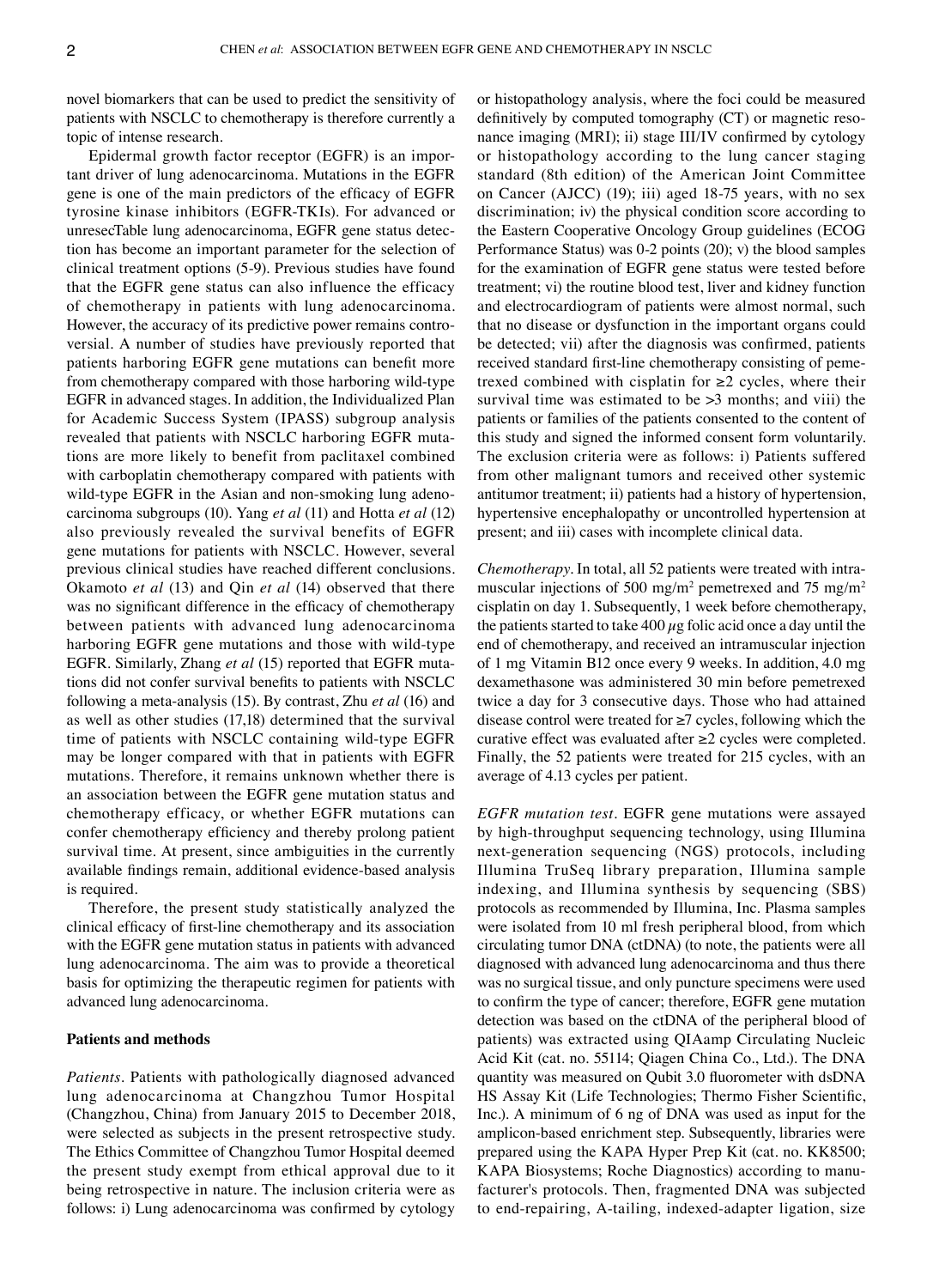| Characteristics | No. of patients      |                  |                |          |         |
|-----------------|----------------------|------------------|----------------|----------|---------|
|                 | <b>EGFR</b> mutation | EGFR wild-type   | Total          | $\chi^2$ | P-value |
| Total           | 25                   | 27               | 52             |          |         |
| Sex             |                      |                  |                | 6.385    | 0.0115  |
| Male            | 7                    | 17               | 24             |          |         |
| Female          | 18                   | 10               | 28             |          |         |
| Age, years      |                      |                  |                | 0.2614   | 0.6092  |
| <65             | 11                   | 10               | 21             |          |         |
| $\geq 65$       | 14                   | 17               | 31             |          |         |
| Clinical stage  |                      |                  |                | 0.0342   | 0.8532  |
| Ш               | 8                    | 8                | 16             |          |         |
| IV              | 17                   | 19               | 36             |          |         |
| <b>ECOG PS</b>  |                      |                  |                |          | 0.1339  |
| $0-1$           | 23                   | 27               | 50             |          |         |
| 2               | $\mathfrak{2}$       | $\boldsymbol{0}$ | $\mathfrak{2}$ |          |         |
| Smoking status  |                      |                  |                |          | 0.1696  |
| Nonsmoker       | 16                   | 22               | 38             |          |         |
| Smoker          | 3                    | 11               | 14             |          |         |

Table I. Association between EGFR gene status and clinical features in 52 patients with NSCLC.

EGFR, epidermal growth factor receptor; NSCLC, non‑small cell lung cancer; ECOG, Eastern Cooperative Oncology Group; PS, performance status.

selection and PCR amplification. In brief, tumor DNA was amplified using either TruSeq kit or custom primers, and amplification products were confirmed with gel electrophoresis using a 2% agarose E‑gel (Thermo Fisher Scientific, Inc.). Samples were indexed and pooled. The library fragments were then copied with the primer probe for 416 predefined cancer‑associated genes, including all exons of EGFR. For targeted enrichment, indexed DNA libraries were pooled together for hybridization with customized xGen lockdown probes (Integrated DNA Technologies, Inc.) for 416 predefined cancer‑relevant genes (21). Enriched libraries were amplified and subjected to NGS on Illumina Hiseq4000 platforms (Illumina, Inc.) to a targeted mean coverage depth of 3000X for ctDNA samples.

*Observation and follow-up.* Using the inpatient system of Changzhou Tumor Hospital, the clinical data of all cases were obtained and recorded, where the patients were followed up by outpatient, telephone or other means. Data that were collected at follow‑up included the efficacy of chemotherapy, time to disease progression and time to mortality. The date of final follow‑up was December 31, 2019.

*Efficacy evaluation.* According to the response evaluation criteria in solid tumors (RECIST) version 1.1 published in 2009 (22), all patients were evaluated at baseline before treatment, and after every 2 cycles of treatment. The efficacy evaluation was divided into complete response (CR), partial response (PR), sTable disease (SD) and progressive disease (PD). The objective response rate (ORR) was calculated as  $CR + PR$ , whereas the disease control rate (DCR) was calculated as  $CR + PR + SD$ . Progression-free survival (PFS) was defined as the time from the beginning of treatment to disease progression or death. Patients who did not progress or succumb to the disease at the end of the follow-up period were treated according to the follow‑up deadline (December 31, 2019).

*Statistical analysis.* The statistical software SPSS 18.0 (SPSS, Inc.) was used for statistical analysis. Pearson's F test or Fisher's exact test were used to analyze the relationship among the EGFR gene status, clinical characteristics and chemotherapy efficacy. Kaplan-Meier survival curve and log-rank testing were used to analyze PFS, whereas Cox regression was used for multivariate analysis. Bilateral probability test was used in all statistical analyses, were P<0.05 was considered to indicate a statistically significant difference.

# **Results**

*Patients characteristics.* As shown in Table I, amongst the 52 patients, 24 were male (46.2%) and 28 were female (53.8%). The age of the patients ranged from 36 to 75 years (median,  $65\pm0.5$ ), 21 were aged <65 years (40.4%), while 31 were aged ≥65 years (59.6%). In total, 16 patients were diagnosed with stage III (30.8%) and 36 patients were diagnosed with stage IV (69.2%). In total, PS scores of 50 patients were  $\langle 2 (96.2\%)$ whereas 2 patients scored 2 (3.8%). Furthermore, 14 patients were smokers (26.9%), while 38 cases were non-smokers (73.1%). A total of 25 patients were found with EGFR gene mutations (48.1%), whilst 27 patients were harboring wild‑type EGFR (51.9%). The age, clinical staging, PS scores and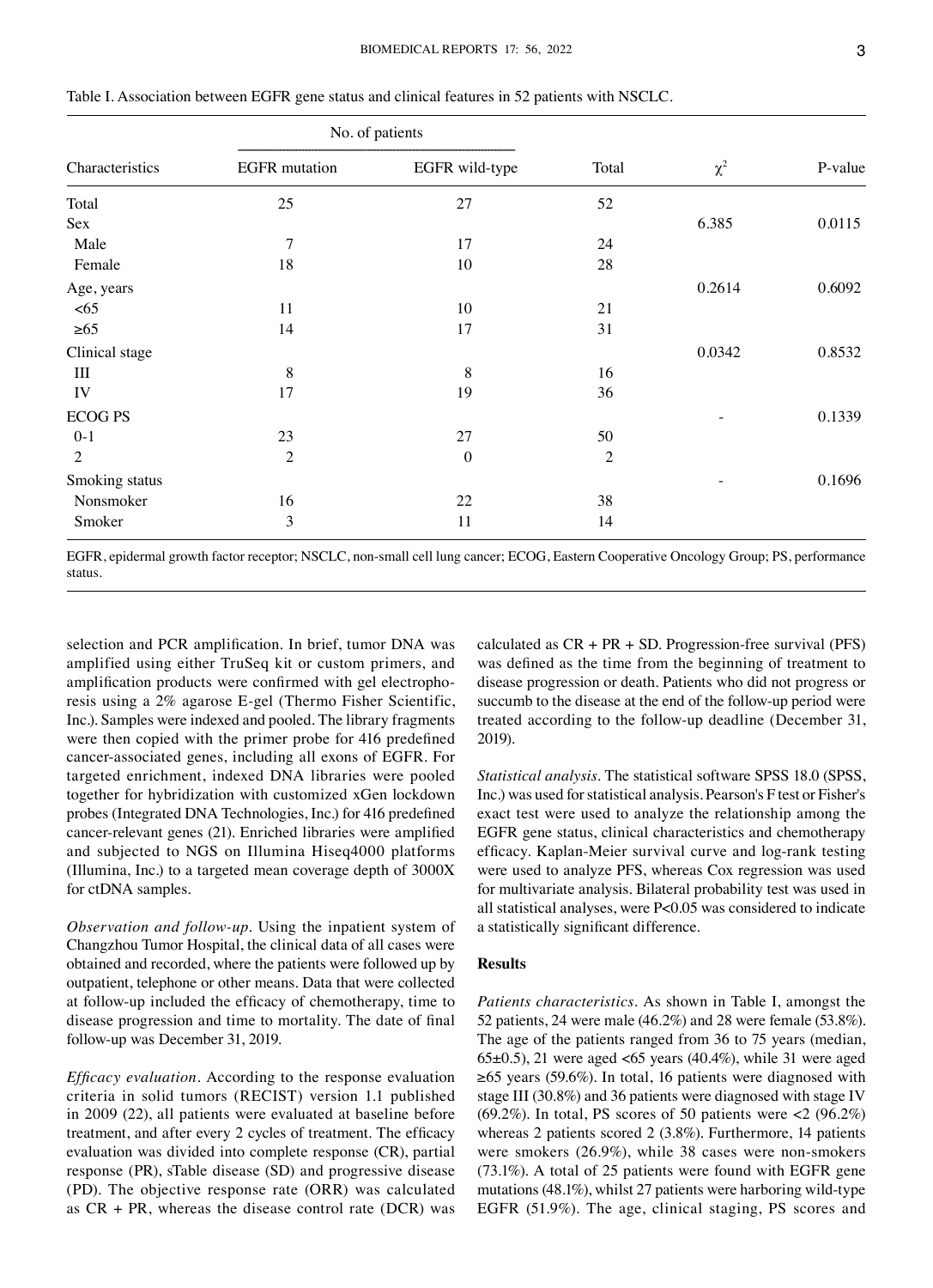| EGFR gene status            | $CR (\%) (n=0)$ | $PR(\%)(n=19)$ | $SD(%) (n=18)$ | PD $(\%)(n=15)$ |
|-----------------------------|-----------------|----------------|----------------|-----------------|
| EGFR gene mutation $(n=25)$ |                 | 52.0 (13/25)   | 40.0(10/25)    | 8.0(2/25)       |
| EGFR wild-type $(n=27)$     |                 | 22.2(6/27)     | 29.6(8/27)     | 48.1 (13/27)    |

Table II. Efficacy evaluation of patients with different EGFR gene status.

Table III. Association between ORR, DCR and clinical features of 52 patients with NSCLC who were treated with chemotherapy.

| Characteristics      | Total          | No. of patients  | ORR $(\chi^2)$ | P-value | No. of patients  | DCR $(\chi^2)$ | P-value |
|----------------------|----------------|------------------|----------------|---------|------------------|----------------|---------|
| <b>EGFR</b> status   |                |                  | 4.964          | 0.0259  |                  |                | 0.0019  |
| <b>EGFR</b> mutation | 25             | 13               |                |         | 23               |                |         |
| EGFR wild-type       | 27             | 6                |                |         | 14               |                |         |
| Sex                  |                |                  |                | 0.0001  |                  |                | 0.0024  |
| Male                 | 24             | $\mathfrak{2}$   |                |         | 12               |                |         |
| Female               | 28             | 17               |                |         | 25               |                |         |
| Age, years           |                |                  | 0.0368         | 0.8478  |                  | 0.0013         | 0.9713  |
| <65                  | 21             | 8                |                |         | 15               |                |         |
| $\geq 65$            | 31             | 11               |                |         | 22               |                |         |
| Clinical stage       |                |                  | 3.873          | 0.0491  |                  |                | 0.7522  |
| Ш                    | 16             | $\overline{9}$   |                |         | 12               |                |         |
| IV                   | 36             | 10               |                |         | 25               |                |         |
| <b>ECOG PS</b>       |                |                  |                |         |                  |                |         |
| $0 - 1$              | 50             | 19               |                |         | 37               |                |         |
| 2                    | $\overline{2}$ | $\boldsymbol{0}$ |                |         | $\boldsymbol{0}$ |                |         |
| Smoking status       |                |                  |                | 0.0019  |                  | 7.474          | 0.0063  |
| Nonsmoker            | 38             | 17               |                |         | 31               |                |         |
| Smoker               | 14             | 2                |                |         | 6                |                |         |

ORR, objective response rate; DCR, disease control rate; NSCLC, non‑small cell lung cancer; EGFR, epidermal growth factor receptor; ECOG, Eastern Cooperative Oncology Group; PS, performance status.

smoking status of the patients were not found to be significantly different between the EGFR mutation and wild-type groups. However, the incidence of EGFR gene mutations in female patients was significantly higher compared with that in male patients (P=0.0115).

*Effect of EGFR mutation on the response rate.* Among the 52 patients, none achieved CR. By contrast, PR accounted for 36.5% (19/52), SD accounted for 34.6% (18/52) and PD accounted for 28.9% (15/52) (Table II). The ORR and DCR were calculated to be 36.5 and 71.2%, respectively. In 25 patients with EGFR gene mutation, the number of patients with PR, SD and PD were 13, 10 and 2, respectively. In 27 patients with EGFR wild-type, the number of patients with PR, SD and PD were 6, 8 and 13, respectively (Table II). The incidence of PR (52.0 vs. 22.2%), SD (40.0 vs. 29.6%) and PD (8.0 vs. 48.1%) were observed at higher frequencies in patients with EGFR gene mutations compared with those in patients with wild-type EGFR (Table II). In addition, it was found that both the ORR (52.0 vs. 22.2%; P=0.0259) and DCR (92.0 vs. 51.9%; P=0.0019) were higher in patients with the EGFR gene mutation compared with those in patients with the wild-type EGFR. Association analysis of the ORR and DCR with other clinicopathological features was also performed (Table III). ORR was found to be associated with sex (P<0.0001), clinical stage (P=0.0491), ECOG-PS  $(38.0 \text{ vs. } 0\%)$  and smoking history (P=0.0019). However, no differences in ORR could be found when age (38.1 vs. 35.5%) was compared. The DCR was only found to be associated with sex (P=0.0024), ECOG-PS (74.0 vs. 0%) and smoking history (P=0.0063), but not with age and clinical staging. Neither of the two patients with a PS score of 2 achieved CR, PR and SD, thus the chi‑square test was not applicable.

*Effect of EGFR mutation on survival.* The clinical cases were followed up until December 31, 2019. As shown in Table IV, the median PFS was 207 days in the 52 cases. The patients with EGFR gene mutations had a significantly longer median PFS compared with that of patients with wild-type EGFR (260 days vs. 100 days, P=0.0005; Fig. 1 and Table IV). The median PFS of the female patients (300 days) was significantly longer (P=0.0001) compared with those in male patients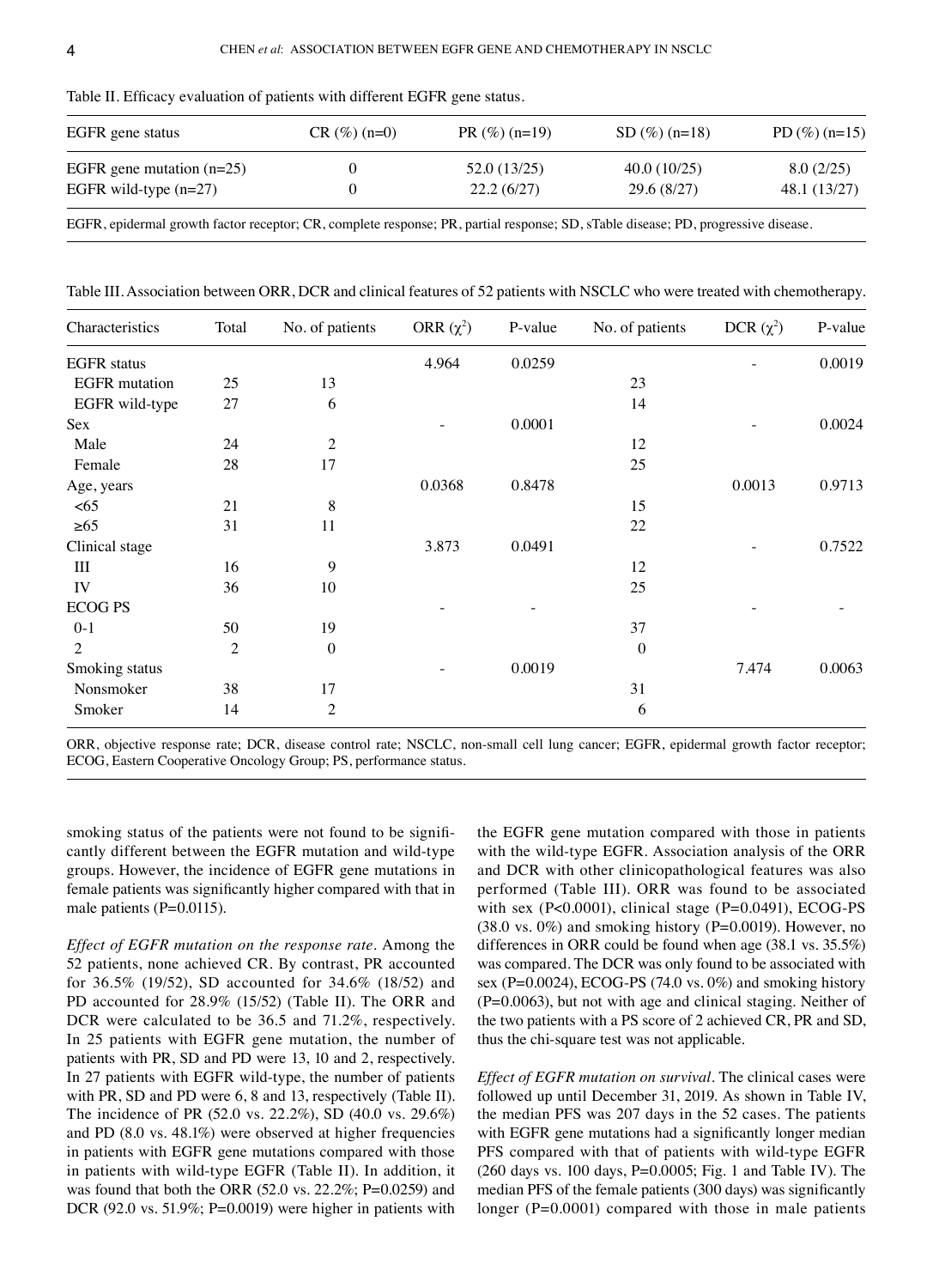|                      |                    |                      |         | Multivariate analysis |                        |  |
|----------------------|--------------------|----------------------|---------|-----------------------|------------------------|--|
| Characteristics      | No. of<br>patients | Median<br>PFS (days) | P-value | P-value               | HR (95% CI)            |  |
| <b>EGFR</b> status   |                    |                      | 0.0005  | 0.040                 | 2.056 (1.035-4.087)    |  |
| <b>EGFR</b> mutation | 25                 | 260                  |         |                       |                        |  |
| EGFR wild-type       | 27                 | 100                  |         |                       |                        |  |
| Sex                  |                    |                      | 0.0001  | 0.026                 | $0.377(0.160 - 0.889)$ |  |
| Male                 | 24                 | 99                   |         |                       |                        |  |
| Female               | 28                 | 300                  |         |                       |                        |  |
| Age, years           |                    |                      | 0.1393  | 0.142                 | 1.598 (0.855-2.990)    |  |
| <65                  | 21                 | 256                  |         |                       |                        |  |
| $\geq 65$            | 31                 | 161                  |         |                       |                        |  |
| Clinical stage       |                    |                      | 0.2402  | 0.953                 | $0.980(0.504-1.907)$   |  |
| Ш                    | 16                 | 186                  |         |                       |                        |  |
| IV                   | 36                 | 258                  |         |                       |                        |  |
| <b>ECOG PS</b>       |                    |                      | 0.0512  | 0.077                 | 1.434 (0.046-1.171)    |  |
| $0 - 1$              | 50                 | 210                  |         |                       |                        |  |
| $\overline{2}$       | $\overline{2}$     | 90                   |         |                       |                        |  |
| Smoking status       |                    |                      | 0.0001  | 0.467                 | $0.233(0.543 - 3.787)$ |  |
| Nonsmoker            | 38                 | 255                  |         |                       |                        |  |
| Smoker               | 14                 | 90                   |         |                       |                        |  |

Table IV. Prognostic evaluation of PFS and clinical characteristics in all patients with NSCLC.

Independent variables with P<0.30 in the univariate analyses were included in the multivariate analysis of PFS in all patients after platinum-based chemotherapy. Cox's model was used for multivariate analyses with forward elimination. PFS, progression‑free survival; HR, hazard ratio; CI, confidence interval; EGFR, epidermal growth factor receptor; ECOG, Eastern Cooperative Oncology Group; PS, performance status.



Figure 1. Analysis of PFS in EGFR gene mutant vs. wild-type patients with NSCLC. Kaplan-Meier analysis and log-rank testing revealed that NSCLC patients with EGFR gene mutation had longer PFS than EGFR wild-type patients (260 days vs. 100 days;  $\chi^2$ =12.17; P=0.0005). PFS, progression-free survival; EGFR, epidermal growth factor receptor; NSCLC, non-small cell lung cancer.

(99 days). The median PFS of nonsmokers (255 days) was also significantly longer (P=0.0001) compared with that of smokers (90 days). The PFS of age, clinical staging and ECOG PS were not found to be statistically significant. Cox multivariate regression analysis was subsequently used to determine the independent influencing factors of PFS by incorporating multiple factors, such as the EGFR gene mutation status, sex, age, clinical staging, smoking history and ECOG PS. The results demonstrated that the EGFR gene mutation status [hazard ratio (HR)=2.056; 95% confidence interval  $(CI)=1.035-4.087; P=0.04$ ] and female sex (HR=0.377; 95%)  $CI=0.160-0.889$ ; P=0.026) were independent prognostic factors of PFS in patients with NSCLC after receiving platinum‑containing chemotherapy.

## **Discussion**

EGFR is one of the most studied molecular targets in lung cancer because its activity is closely associated with tumor growth, invasion and metastasis. EGFR is one of the most important drivers of NSCLC pathogenesis (23). EGFR gene mutations are major predictors of the efficacy of EGFR‑TKIs in Asian patients with lung adenocarcinoma, where various studies have previously shown that patients with EGFR gene mutations tended to benefit more from concurrent treatment with EGFR-TKIs and standard first-line chemotherapy regimens (17,24‑29). However, the relationship between the efficacy of chemotherapy and the EGFR gene status remains controversial.

Fang *et al* (29) previously reported that first-line chemotherapy was more effective in patients with KRAS‑negative EGFR gene mutations compared with those with wild-type EGFR, amongst 266 patients with advanced NSCLC (29). In addition, Kalikaki *et al* (30) reported that patients with EGFR gene mutations were more sensitive to chemotherapy compared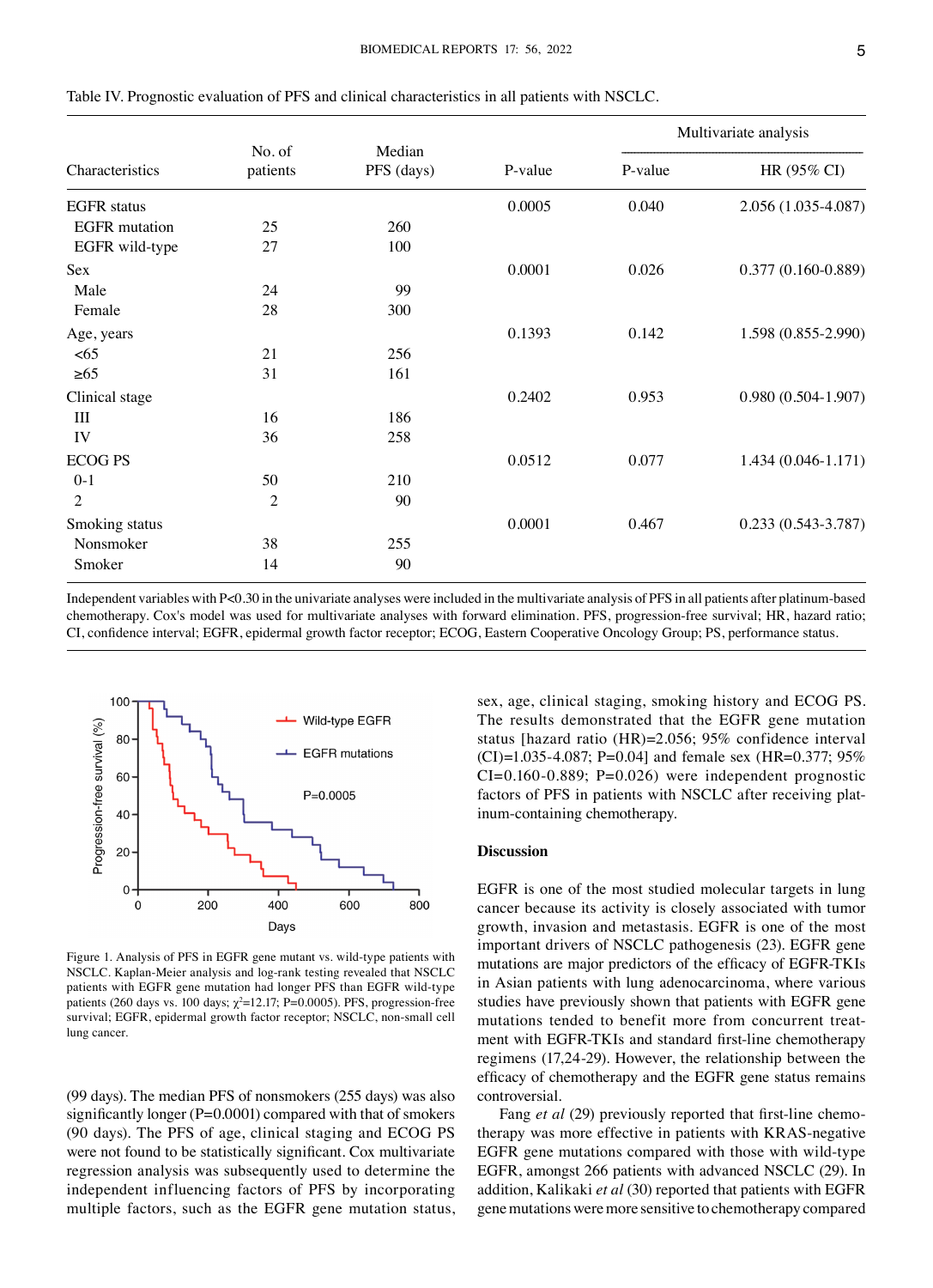with that in patients with wild-type EGFR, amongst patients with advanced NSCLC. Multi-factorial analysis revealed that EGFR gene mutation was an independent predictor of PFS in patients with advanced lung adenocarcinoma. Lou *et al* (17) previously suggested that paclitaxel in combination with carboplatin as first-line chemotherapy was more effective in patients with EGFR gene mutations compared with patients with wild‑type EGFR. However, Lee *et al* (31) found no significant associations between the EGFR gene mutation status and the efficacy of first‑line chemotherapy. Another study from Japan also found that patients with EGFR gene mutations and advanced NSCLC who were treated with doxorubicin chemotherapy exhibited worse outcome compared with patients with wild-type EGFR (32). The reasons for these ambiguous results may be due to the chemotherapeutic regimens and timing used not being completely uniform, such that the pathological types of lung cancer were not completely uniform and the sample sizes of a number of clinical studies were small. In addition, the EGFR gene mutation status may change during the course of the chemotherapeutic treatment period, which may also be associated with factors, such as region and ethnicity.

In the present study, 52 patients with advanced lung adenocarcinoma were tested for EGFR gene mutation status before the efficacy of first-line chemotherapy was analyzed retrospectively. The results revealed that for all patients with advanced lung adenocarcinoma treated with pemetrexed in combination with platinum-based regimens first line, the ORR, DCR and PFS of patients with EGFR gene mutations were superior compared with those of patients with wild‑type EGFR, with the differences being statistically significant. Subsequently, Cox multivariate analysis showed that EGFR gene mutation was an independent predictor of PFS in patients with advanced lung adenocarcinoma, which is consistent with the results of previous studies (29,30).

In conclusion, following first-line chemotherapy for advanced lung adenocarcinoma, PFS was superior in patients with EGFR gene mutations compared with that in patients with wild-type EGFR. In addition, patients on pemetrexed‑containing regimens had longer PFS regardless of EGFR gene mutations, which was more pronounced in those harboring EGFR mutations, suggesting that the EGFR gene mutation status can be an indicator for screening the pemetrexed-benefit population. However, the present study is a retrospective study that has a small sample size. Therefore, results found in the present study would need to be confirmed by prospective studies.

### **Acknowledgements**

Not applicable.

#### **Funding**

The present study was supported by the Science and Technology Project of Changzhou, Jiangsu Province (grant no. CE20205057), the Science and Technology Planning Project of Changzhou Health Bureau, Jiangsu Province (grant no. ZD201616), the Jiangsu Province Health Department Project (grant no. Z201616), the '333 Talents Training Project' of Jiangsu Province and the 'Talents Training Project' for the Key Medical Innovation of Changzhou (grant no. 2016CZLJ021), the Youth Talent of Science and Technology Project of Changzhou Health Bureau, Jiangsu Province (grant no. QN202130), the Qingmiao Talents Project of Changzhou Health Bureau, the Level I Talents Project of Changzhou Tumor Hospital Affiliated to Soochow University and the Level III Talents Project of Changzhou Tumor Hospital Affiliated to Soochow University.

# **Availability of data and materials**

The datasets used and/or analyzed during the current study are available from the corresponding author on reasonable request.

## **Authors' contributions**

LC, QQ, MZ, YZ, YP and YL contributed to the conceptualization, analysis and methodology of the study. LC and YL confirm the authenticity of all the raw data. All authors have read and approved the final version of the manuscript.

## **Ethics approval and consent to participate**

The Ethics Committee of Changzhou Tumor Hospital deemed the present study exempt from ethical approval due to it being retrospective in nature. All enrolled subjects or family members of the patients consented to the content of this study and signed the informed consent form.

## **Patients consent for publication**

Not applicable.

# **Competing interests**

The authors declare that they have no competing interests.

# **References**

- 1. Hosomi Y, Morita S, Sugawara S, Kato T, Fukuhara T, Gemma A, Takahashi K, Fujita Y, Harada T, Minato K, *et al*: Gefitinib alone versus gefitinib plus chemotherapy for non‑small‑cell lung cancer with mutated epidermal growth factor receptor: NEJ009 study. J Clin Oncol 38: 115‑123, 2020.
- 2. Wu YL, Cheng Y, Zhou X, Lee KH, Nakagawa K, Niho S, Tsuji F, Linke R, Rosell R, Corral J, *et al*: Dacomitinib versus gefitinib as first-line treatment for patients with EGFR-mutation-positive non‑small‑cell lung cancer (ARCHER 1050): A randomised, open‑label, phase 3 trial. Lancet Oncol 18: 1454‑1466, 2017.
- 3. Xu CW, Wang G, Wang WL, Gao WB, Han CJ, Gao JS, Li Y, Wang L, Zhang LY, Zhang YP, *et al*: Association between epidermal growth factor receptor mutations and the expression of excision repair cross-complementing protein 1 and ribonucleotide reductase subunit M1 mRNA in patients with non‑small cell lung cancer. Exp Ther Med 9: 880‑884, 2015.
- 4. Xie Y, Liang J and Su N: Gefitinib versus Erlotinib as first-line treatment for patients with advanced EGFR mutation‑positive non‑small‑cell lung cancer. Nan Fang Yi Ke Da Xue Xue Bao 35: 446‑449, 2015 (In Chinese).
- 5. Yang JC, Shih JY, Su WC, Hsia TC, Tsai CM, Ou SH, Yu CJ, Chang GC, Ho CL, Sequist LV, *et al*: Afatinib for patients with lung adenocarcinoma and epidermal growth factor receptor mutations (LUX‑Lung 2): A phase 2 trial. Lancet Oncol 13: 539‑548, 2012.